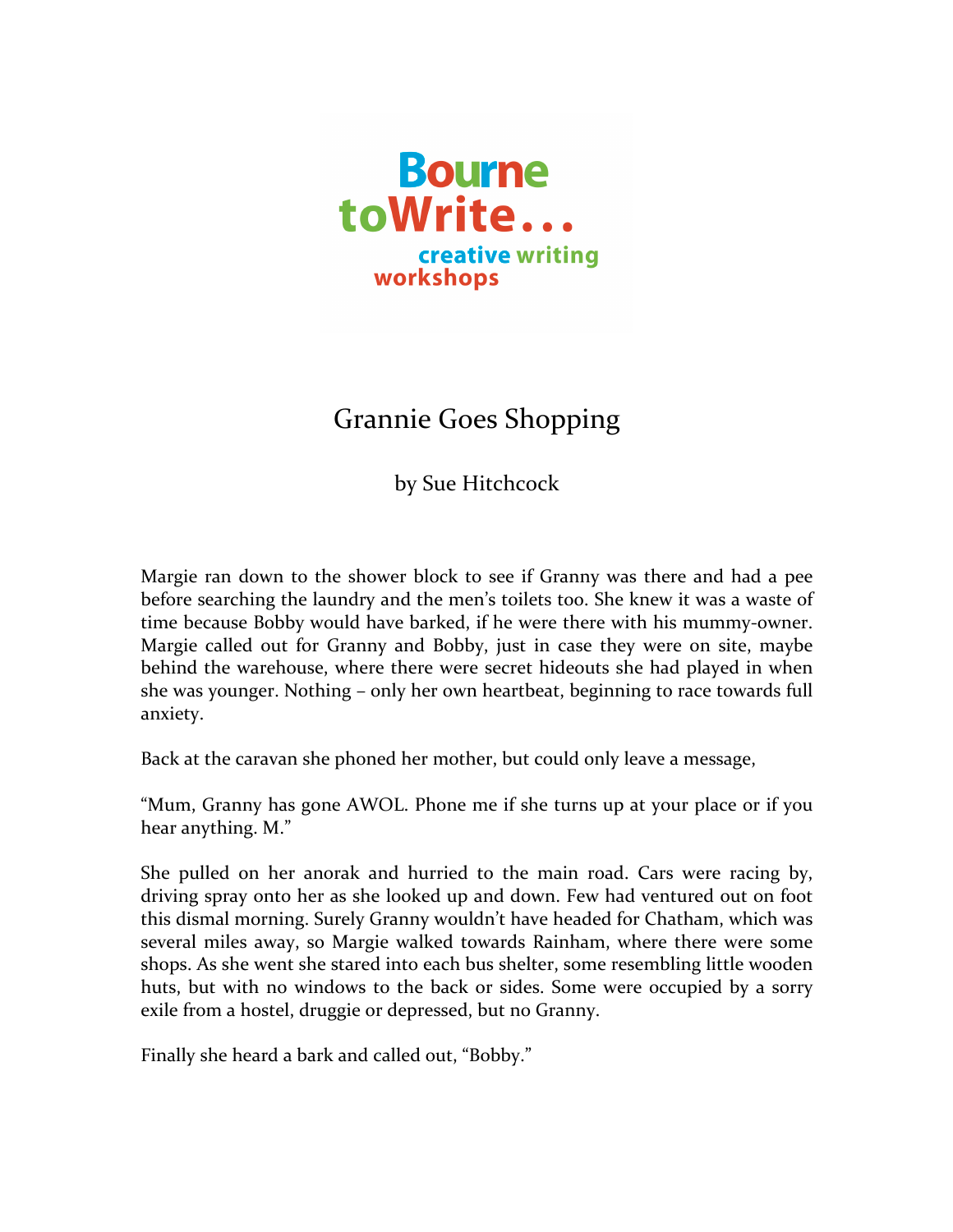Outside Rainham Church Bobby was demanding her attention as loudly as he could and alerted Granny who had been sitting, half asleep, dressed in her nightie and dressing gown.

"Granny, why didn't you say you were going out? I was worried."

"Oh, darling, I used to come down here all the time. I wanted to get you some of those biscuits you like. Hobnobs, aren't they?"

"But I try not to eat biscuits now."

"It was just for a treat. But they wouldn't let me."

"What happened?"

"They said I had to wear a mask. They wouldn't let me in."

"It's the Covid. You have to wear a mask to stop infections. You crossed over?"

"I was going to get a bus home."

"Good idea."

"I was on the other side, but the driver said 'no', he wasn't going to the Star, to cross over."

A bus came in sight and Margie waved her hand to stop it. The door clattered open.

"Got passes?"

Margie hadn't, but a search of Granny's bag was fruitful. Below sweets, cigarettes, old letters and, strangely. an old teaspoon, Margie found the sticky card and a few coins – enough, well almost, to pay for herself and the dog.

"Oh, get on, that'll do."

and they were homeward bound.

Margie was lonely, as she had never been before, perpetually in the company of her Granny, who no longer seemed like the entertaining woman she remembered. Best was when she watched her T.V. soap operas and Margie could escape outside and think her own thoughts or play with Bobby, but she dared not leave the site.